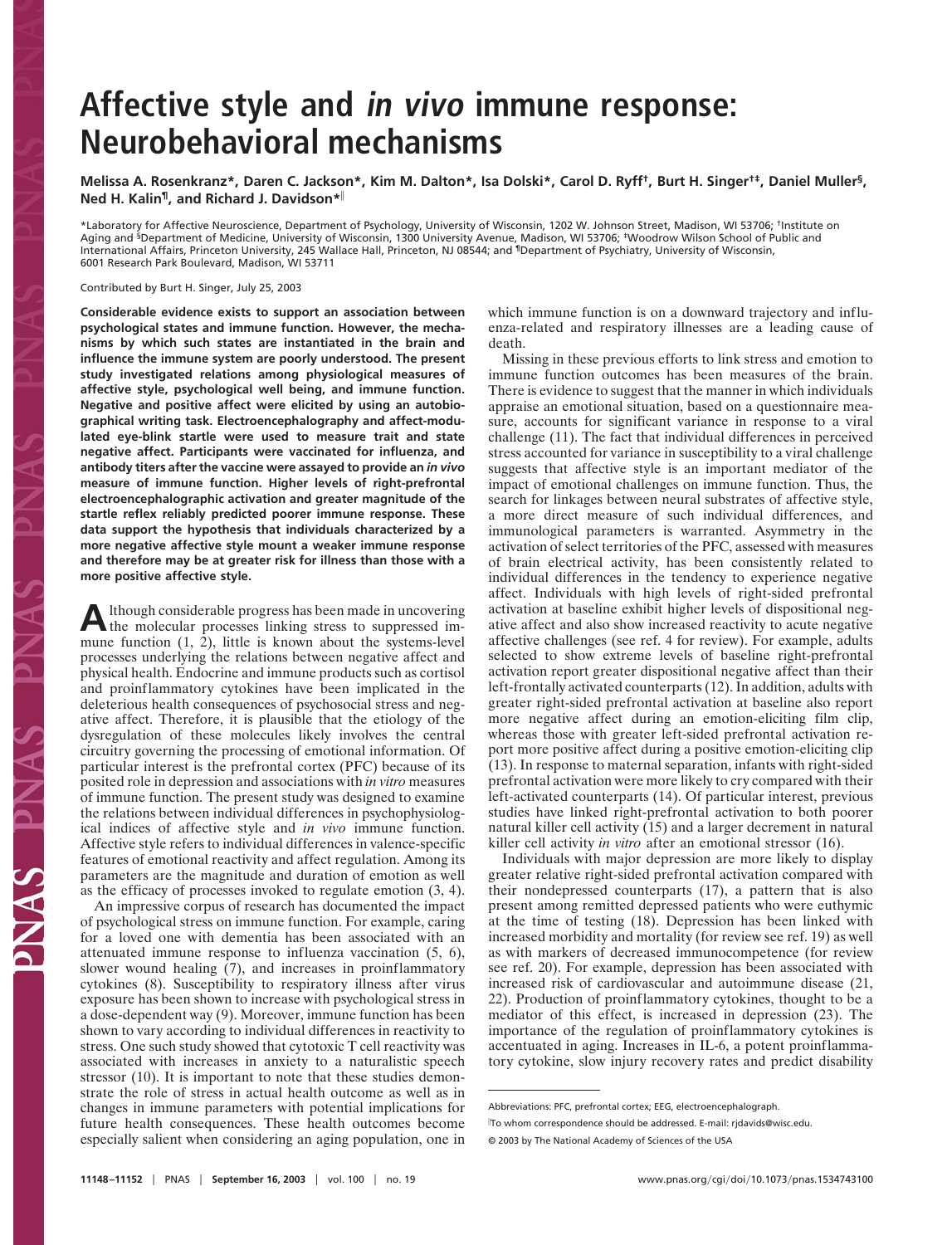associated with old age as well as cognitive decline (24, 25). Irwin *et al.* (26) found that cellular immunity to herpes zoster virus, a virus that most of us are able to suppress easily, is compromised in major depression to a level resembling that seen in old age. In addition, subclinical negative emotion, indicative of a negative affective style, has been associated with decrements in immune function such as a smaller antibody response to vaccination with hepatitis B virus (27).

We investigated the relations between central and peripheral physiological measures that reflect individual differences in both dispositional affect and affective reactivity and immune function. *In vivo* immune function was measured by using an influenza vaccine challenge to assess individual differences in antibody titers in response to vaccine. Specifically, we examined the extent to which individual differences in brain electrical measures of activation asymmetry (at baseline and in response to an emotion-inducing task) and magnitude of emotion-modulated startle predict antibody titer rise in response to influenza vaccination.

## **Methods**

**Participants.** Fifty-two individuals (24 females, ages 57–60 years) were recruited from the Wisconsin Longitudinal Study, a longterm study of a random sample of 10,317 graduates of Wisconsin high schools in 1957 (see http://dpls.dacc.wisc.edu/wls/ index.html for more information). Participants determined to be left-handed or ambidextrous (28) were excluded  $(n = 12)$  from all analyses involving electroencephalograph (EEG) asymmetry because of evidence suggesting more complex patterns of lateralization in nonrighted individuals (e.g., ref. 29). Left-handed participants were retained in analyses examining emotionmodulated startle. All participants provided written informed consent as required by the University of Wisconsin (Madison) Human Subjects Committee.

**Procedures. Emotion-induction task.** Physiological measures were obtained under resting baseline and affect-induction conditions. For the affect-induction task, participants recalled an extremely positive and an extremely negative emotional experience. For the positive event, they were asked to recall an event during which they experienced intense happiness or joy, specifically the best time or experience in their life. For the negative event, they were asked to recall an event during which they experienced the most intense sadness, fear, or anger, the worst time or experience in their life. For both events they were asked to recall an event in which the experience of the emotion was relatively pure, i.e., not a mixed emotion or ''bittersweet'' moment. Participants were asked to think about the event and focus on the emotion experienced for 1 min while physiological measures were obtained. Next, they wrote about the event for 5 min, during which time no physiological measures were obtained (because of motion artifact). Finally, participants sat quietly for an additional 3 min while physiological measures were collected.

**EEG measurement and quantification.** Eight 1-min trials (four with eyes open and four with eyes closed) were recorded by using a modified Lycra electrode cap (Electro-Cap, Eaton, OH) positioned according to known cranial landmarks for the International 10-20 System according to a well established protocol (30). Twenty-nine EEG sites were recorded and referenced to physically linked ears. Impedances of all electrodes were  $\leq 5,000 \Omega$ , and the homologous ear reference sites were matched to within 500  $\Omega$ . Electrooculograms were recorded for the removal of eye-movement artifact: horizontal electrooculograms from the external canthi of each eye and vertical electrooculograms from the supra to suborbit of one eye. The recordings were edited to remove artifact caused by eye or muscle movement. A fast Hartley transform was applied to all 1.024-s artifact-free chunks of data, with a 50% overlap between chunks. Power density in the 8- to 13-Hz alpha band in  $\mu$ V<sup>2</sup>/Hz was computed and then averaged across the four trials within each condition and weighted by the number of artifact-free chunks to compute weighted means. A simple average was computed across condition (eyes open and eyes closed) and log-transformed to create the average power density across all eight trials (see refs. 12 and 31 for EEG procedural details). Asymmetry scores (log right–log left alpha power) were computed for each pair of homologous electrodes. Data were rereferenced to a whole-head average offline. In addition to the baseline recordings, an EEG was recorded for 1 min preceding and 3 min after the affective task described above. An average of all 1.024-s artifact-free chunks of data was computed for this recording period.

**Startle measurement.** Affect-modulated startle eye-blink magnitude was measured from silver–silver chloride electromyographic electrodes placed below the eye on the orbicularis oculi muscle in response to an acoustic startle probe (50-ms whitenoise burst at 95 dB with a near-instantaneous rise time) as described by Jackson *et al.* (32). Startle eye-blink magnitude was calculated by subtracting the amount of integrated electromyographic activity at reflex onset from the maximum amount of integrated electromyographic activity between 20 and 120 ms after the probe onset. Noise-free trials with no perceptible eye-blink reflex were assigned a magnitude of zero and included in analyses. Blink magnitudes were *z*-transformed within subjects to control for large individual differences in response amplitude and baseline electromyographic levels. Nine probes with a mean interprobe interval of 20 s were presented during each 3-min period immediately after the affective task described above. Mean blink magnitudes were computed for each condition (two discernable responses per condition were necessary for inclusion in analyses). The duration of the prewriting period was insufficiently long to obtain a reliable startle measurement. Difference scores were calculated by subtracting mean startle magnitude during the positive postwriting period from that of the negative postwriting period to represent reactivity to the negative relative to positive affective task.

**Immune-response measurement.** Prevaccination serum samples were collected before vaccination with influenza virus vaccine trivalent types A and B  $(A/Beijing/262/95, A/Sydney/05/97, and$ B/Harbin/07/94; Pasteur Merieux Connaught, Paris). Two, 4, and 26 weeks (6 months) later, follow-up serum samples were collected and stored at  $-80^{\circ}$ C until assayed. Antibody titer was determined by using the hemagglutination inhibition assay as described by the Centers for Disease Control (33). The resulting titer was log<sub>2</sub>-transformed.

## **Results**

**Baseline EEG Analyses.** Pearson correlations were computed between baseline prefrontal activation asymmetry  $(FPF1/2, F7/8,$  $F3/4$ , and  $FC3/4$ ) and antibody titer rise at 6 months postvaccine. (Only results from the 6-month rise are reported here; those from the 2- and 4-week rise were consistent and significant although they had smaller effects than at 6 months.) Fig. 1 shows representative significant correlations found after correcting for multiple comparisons by using the Bonferroni method (adjusted  $\alpha$  = 0.01) for baseline activation asymmetry at frontal pole  $(FPF2-FPF1; r = 0.37, P = 0.006)$  and lateral frontal (F8-F7; *r* = 0.38,  $P = 0.008$ ) sites. Those individuals displaying greater relative right-prefrontal activation at baseline produced a smaller antibody rise. This relationship was also examined by selecting groups at the extreme ends of activation asymmetry, comprised of individuals in the top and bottom 25th percentile of prefrontal asymmetry. Individuals at the right-frontal extreme showed a significantly smaller rise in antibody titer than those at the left-frontal extreme [see Fig. 1;  $t(22) = -4.1, P < 0.01$ ]. Fig. 2 highlights the fact that significant correlations were restricted to the anterior scalp regions (*r* values ranged from 0.19 to  $-0.1$ ,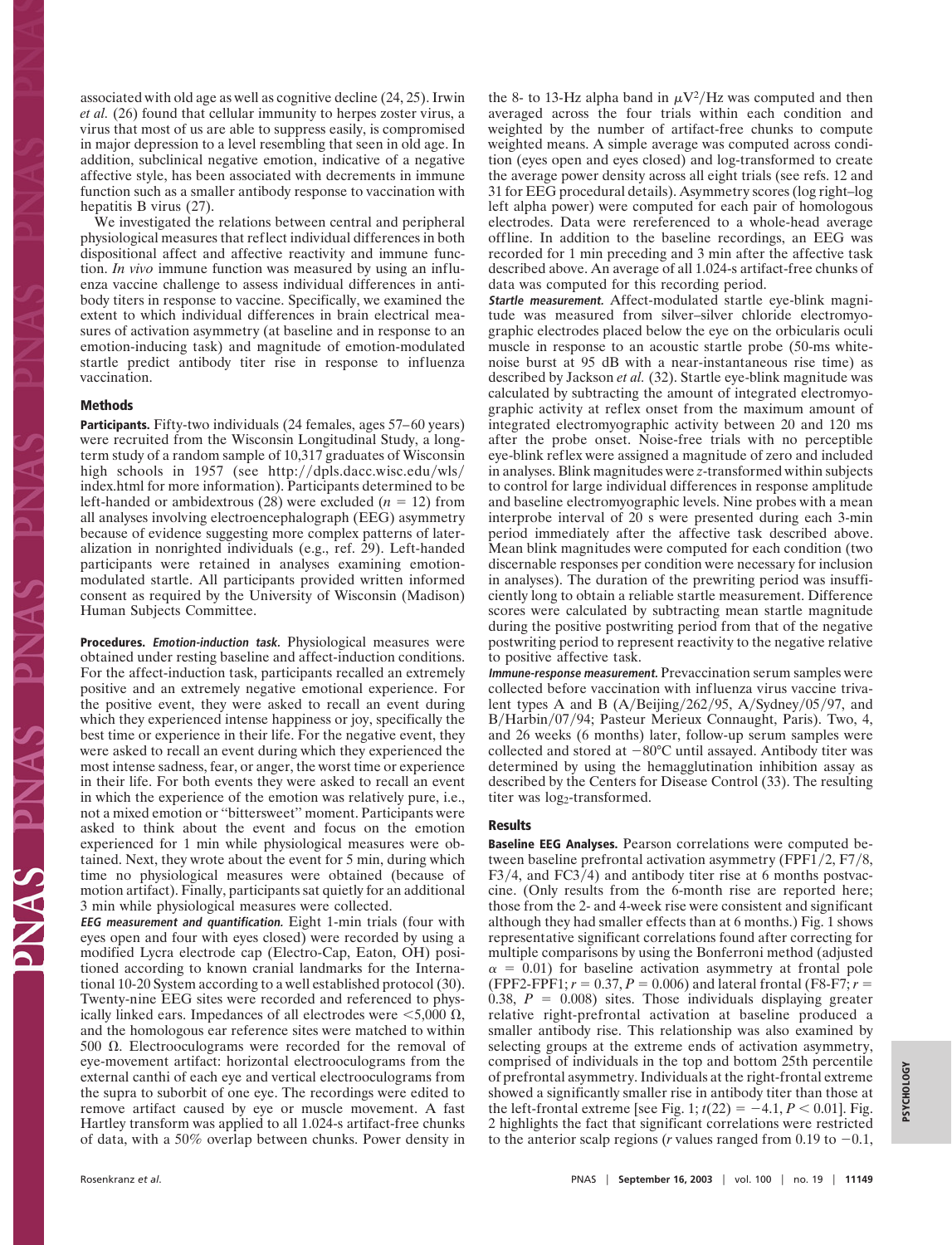

**Fig. 1.** Scatter plots of baseline activation asymmetry in the frontal pole (*A*) and lateral frontal (*B*) scalp regions (right  $-$  left alpha power in log  $\mu$ V<sup>2</sup>/Hz) and antibody titer rise (log<sub>2</sub>) to influenza vaccine 6 months postvaccine. Note that higher numbers are associated with greater relative left-sided prefrontal activation. Subjects exhibiting more relative left-sided prefrontal activation both at the frontal pole (A:  $r = 0.37$ ,  $P < 0.01$ ,  $n = 52$ ) and lateral frontal (B:  $r = 0.38$ ,  $P < 0.01$ ,  $n = 47$ ) sites have a larger antibody titer response. (C) Bar graph of the mean antibody titer rise (log<sub>2</sub>) to influenza vaccine 6 months postvaccine for groups at the extreme ends of activation asymmetry [*t*(22)  $-4.1$ ,  $P < 0.01$ ], comprised of individuals in the top and bottom 25th percentiles of asymmetry at the lateral frontal (F7/8) site.

and all *P* values  $> 0.19$  in nonfrontal sites). Further, the correlation between frontal pole asymmetry and antibody titer rise was significantly different from a control site on the posterior scalp  $[PO3/4; t(49) = -2.24, P = 0.03]$  and antibody titer rise.

**Affect-Induction Analyses.** Pearson correlations were also computed for EEG asymmetry (FPF1/2, F7/8, F3/4, and FC3/4) during the 1- and 3-min recording periods flanking the affective writing tasks and antibody titer rise at 6 months postvaccine. Right-prefrontal activation preceding the negative affective task showed the same pattern of association with antibody titer rise at the frontal pole as it did during the baseline recording (*r* 0.45,  $P = 0.006$ ; see Fig. 3). Likewise, this correlation was significantly different from the correlation at a control site on



**Fig. 2.** Topographical spline-interpolated map of correlation coefficients across the scalp for baseline activation asymmetry (right  $-$  left alpha power) and antibody titer rise 6 months postvaccine, demonstrating that the strong positive associations are restricted to brain electrical measures recorded from frontal sites. Positive associations denote that greater relative left-sided activation is associated with higher antibody rise.

the posterior scalp  $[PO3/4; t(32) = -2.44, P = 0.02]$ . However, this association was not observed at the lateral frontal site  $(r =$  $0.12, P = 0.50$ .

The relation between frontal EEG asymmetry recorded during the 3 min after the negative affective task and antibody titer rise was consistent with but weaker than that found with the recording preceding the affective task (FPF1/2:  $r = 0.31, P >$ 0.01; F7/8:  $r = 0.26$ ,  $P > 0.01$ ). No significant relationships were found between frontal EEG asymmetry collected before or after the positive affective task and immune response. To rule out the contribution of prevaccine baseline antibody titers accounting for variance in the relation between prefrontal asymmetry and antibody increase in response to vaccine, correlations were examined between both baseline asymmetry and activation asymmetry in response to the negative writing challenge and baseline antibody titers. These analyses failed to reveal any significant associations.

**Emotion-Modulated Startle Analyses.** A Pearson correlation was computed between relative startle reactivity to the affective tasks and antibody rise from prevaccine to 6 months postvaccine (see Fig. 4). A significant inverse correlation was found between startle magnitude in response to the negative, relative to the positive, affect induction and antibody titer rise  $(r = -0.50, P =$ 0.006), indicating that subjects showing increased startle magnitude after the negative compared with positive inductions had a smaller antibody rise. Correlations between frontal EEG asymmetry and startle reactivity were nonsignificant (*r* values ranged between 0 and  $-0.14$ ; all *P* values  $> 0.45$ ). As was done



**Fig. 3.** Scatter plot showing EEG activation asymmetry in the frontal polar scalp region (right - left alpha power in log  $\mu$ V<sup>2</sup>/Hz) during the negative affect induction and antibody titer rise (log<sub>2</sub>) to influenza vaccine 6 months postvaccine. Subjects exhibiting a more left-sided activation asymmetry at the frontal pole ( $r =$ 0.45,  $P < 0.01$ ,  $n = 36$ ) site have a larger antibody titer response.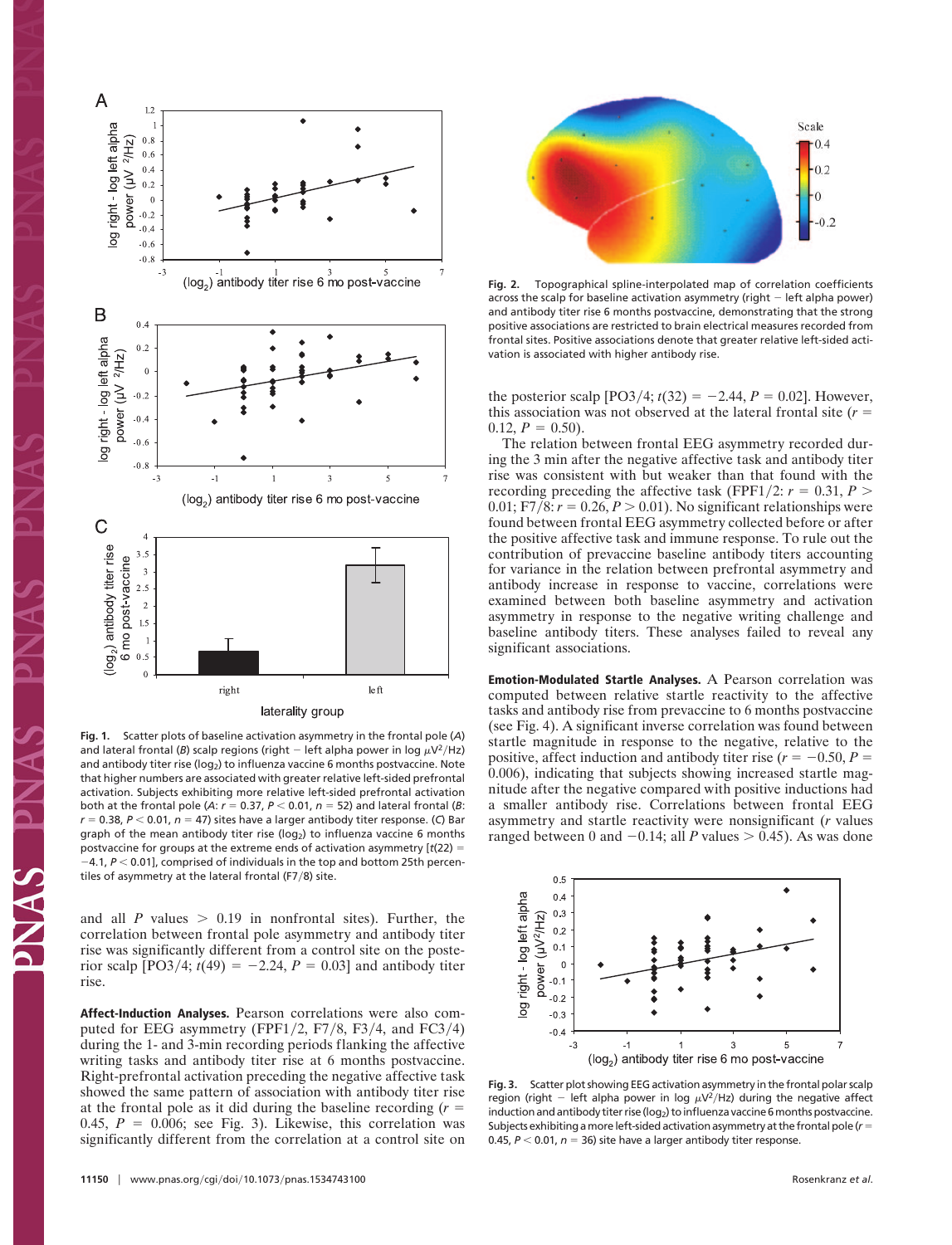

**Fig. 4.** Scatter plot showing the difference in eye-blink startle reflex magnitude (orbicularis oculi electroencephalograph,  $\mu$ V, z-transformed difference scores) during negative–positive affective induction and immune response to influenza vaccine. Subjects who showed a larger startle response during the negative relative to the positive affect induction showed a smaller antibody response to influenza vaccination ( $r = -0.50$ ,  $P < 0.01$ ,  $n = 29$ ).

for the EEG analyses, we computed the correlation between startle reactivity and prevaccine baseline antibody titers to rule out variation in baseline titers as accounting for this relation. We found that the correlation was not significant.

**Regression Analyses.** Baseline frontal pole EEG activation asymmetry and startle reactivity during the negative versus positive affective task were regressed on antibody titer rise from prevaccine to 6 months postvaccine. Startle-blink magnitude accounted for a significant portion of variance after that accounted for by prefrontal activation asymmetry was removed [FPF1/2:  $\Delta R^2 = 0.25, F(1,21) = 7.5, P = 0.01,$  partial  $r = -0.51$ ; F7/8:  $\Delta R^2$  $= 0.19, F(1,19) = 5.66, P = 0.03,$  partial  $r = -0.48$ ]. Together, prefrontal activation asymmetry and startle-blink magnitude accounted for 30% of the variance in antibody titer rise with either frontal EEG site [FPF1/2: multiple  $R^2 = 0.31, F(2,21) =$ 4.6,  $P = 0.02$ ; F7/8: multiple  $R^2 = 0.36$ ,  $F(2,19) = 5.3$ ,  $P = 0.02$ .

## **Discussion**

In the current study, three different physiological indicators of negative affective style predicted weaker antibody response to influenza vaccination: greater relative right-prefrontal EEG activation at baseline and greater relative right-prefrontal EEG activation and larger relative eye-blink startle magnitude in response to the negative affect induction.

These results replicate and extend previous *in vitro* work reported by Kang *et al.* (15) and Davidson *et al.* (16) in which lower natural killer cell activity was associated with greater relative right-sided prefrontal activation. *In vivo* measures allow us to probe the function of an intact immune system as it interacts with the nervous and endocrine systems to provide protection. In addition, these results expand the scope of the clinical literature addressing the links between depression and immunity to include central and peripheral physiological predictors of negative affect.

Although the specific pathways responsible for the association between negative affect and immune function cannot be determined in this study, data exist that suggest bidirectional communication between the PFC and certain immune cells. For example, IL-1, IL-2, and IL-6 alter dopaminergic activity in the PFC  $(34)$ , and IL-1 $\beta$  increases PFC monoaminergic activity in response to mild stress (35). In turn, PFC dopaminergic function is altered in response to stress, and this alteration has been found to be asymmetric (36). Asymmetric disruptions of neocortical function via unilateral lesions have been found to differentially

affect immune function with enhancement and suppression, respectively, of several indicators of immune function found in mice with partial right and left neocortical lesions (37). Vlajkovic´ *et al.* (38) showed a similar pattern when examining immune response in right and left cortical-lesioned rats.

In addition to the data suggesting interaction between the PFC and immune system, there are widespread connections to the immune system via the hypothalamic–pituitary–adrenal (HPA) axis, hippocampus, and amygdala (39). Functional manipulation of these regions has been shown to impact immune function. For example, Nisticó *et al.* (40) report an increase in the proliferative response of splenocytes to mitogen stimulation after infusion of a dopamine  $D_1$  agonist into the amygdala, whereas infusion into the CA1 region of the hippocampus resulted in a decreased response. Further, Vedhara *et al.* (5) report an inverse relation between mean basal salivary cortisol, an indicator of HPA-axis activation, and immune response to influenza vaccination. Our laboratory previously reported on associations between HPAaxis function and asymmetric prefrontal activity in nonhuman primates (e.g., ref. 41) and human infants (42), with animals and humans showing greater right-sided activation exhibiting higher levels of basal cortisol compared with their left-activated counterparts. Moreover, recent data from rhesus monkeys indicate that animals with higher levels of right-sided frontal activation also exhibit higher levels of cerebrospinal fluid measures of corticotrophin-releasing hormone, the molecule that initiates the cascade of changes in the HPA axis that culminate in release of cortisol (43).

Interestingly, the physiological measures of affective style, prefrontal activation asymmetry and emotion-modulated startle, themselves were not significantly correlated in this study. In a recent study from our laboratory, Jackson *et al.* (44) examined the time course of the emotion-modulated startle response and its relation to baseline frontal EEG asymmetry. We found that frontal EEG asymmetry was unrelated to startle magnitude probed during stimulus presentation but predicted a large portion of the variance in startle magnitude in response to a probe presented several seconds after stimulus offset. The startlemagnitude metric reported here reflects the response to the negative relative to the positive affect induction averaged across a 3-min recording. Unlike our previous paradigm that used pictures to induce a very brief and mild emotional response, the present study used an autobiographical writing task that produced a considerably more intense and longer-duration change in emotional state. Furthermore, the results of the regression analysis suggest that frontal EEG asymmetry and startle magnitude partially account for separate sources of variance in antibody titer rise. These measures likely reflect different central routes that influence a final common pathway, perhaps hypothalamic activity, which then modulates immune function.

The findings from this study provide evidence suggesting relations between central and peripheral indices of negative affective style and *in vivo* immune function. Future studies must now address the mechanisms by which such associations occur and the causal influence of the patterns of central activation on the immune responses. This now can be studied by using the lesion method in the rhesus monkey model and in humans by using transcranial magnetic stimulation to alter prefrontal activation patterns (45).

This research was supported by National Institute of Mental Health (NIMH) Grants MH43454, MH40747, P50-MH52354, and P50- MH61083, National Institute on Aging Grant P50-AG21079, NIMH Training Grant T32-MH18931, and the John D. and Catherine T. MacArthur Foundation Research Network on Mind–Body Interaction.

- 3. Davidson, R. J. (1998) *Cogn. Emotion* **12,** 307–330.
- 4. Davidson, R. J., Jackson, D. C. & Kalin, N. H. (2000) *Psychol. Bull.* **126,** 890–909.

<sup>1.</sup> McEwen, B. S. (2000) *Brain Res.* **886,** 172–189.

<sup>2.</sup> McEwen, B. S. (2002) *Neurobiol. Aging* **23,** 921–939.